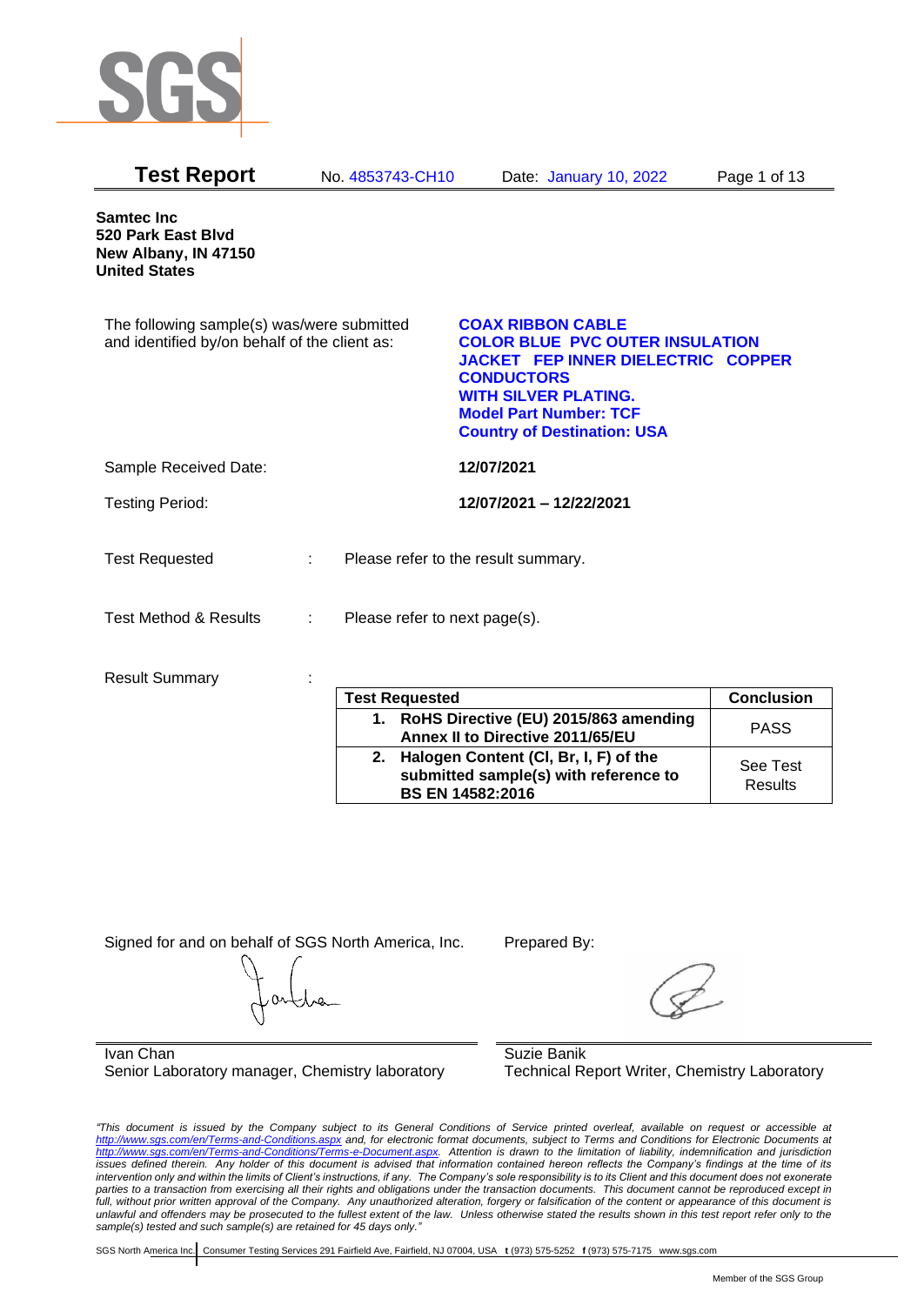

**Test Report** No. 4853743-CH10 Date: January 10, 2022 Page 2 of 13

## **1. RoHS Directive (EU) 2015/863 amending Annex II to Directive 2011/65/EU.**

Testing was done at an SGS Affiliate Laboratory:

#### Test Part Description :

| Specimen<br>No. | <b>SGS Sample ID</b> | <b>Description</b>                                              |
|-----------------|----------------------|-----------------------------------------------------------------|
|                 |                      |                                                                 |
| 1.              | HKT21-061819.024     | Blue soft plastic - Outer PVC blue insulation.                  |
| 2.              | HKT21-061819.025     | Translucent green soft plastic - Inner FEP clear insulation.    |
| 3.              | HKT21-061819.026     | Metal w/ silvery plating (base: coppery metal) - Copper         |
| conductor.      |                      |                                                                 |
| 4.              | HKT21-061819.027     | Metal w/ silvery plating (base: coppery metal) - copper shield. |

#### Remarks :

 $(1)$  1 mg/kg = 1 ppm = 0.0001%

(2) MDL = Method Detection Limit

- (3)  $ND = Not detected$  ( < MDL)
- $(4)$  "-" = Not Regulated

## **RoHS Directive (EU) 2015/863 amending Annex II to Directive 2011/65/EU.**

Test Method : With reference to IEC 62321-4:2013+A1:2017, IEC62321-5:2013, IEC62321-7-2:2017, IEC62321-6:2015 and IEC62321-8:2017, analyzed by ICP-OES, UV-Vis and GC-MS.

(Decision

Rule: please refer to appendix 1: Category 1).

| Test Item(s)                  | Limit | Unit   | MDL. | 024.      | 025.      |
|-------------------------------|-------|--------|------|-----------|-----------|
| Cadmium (Cd).                 | 100   | mg/kg. | 2    | <b>ND</b> | ND.       |
| Lead (Pb).                    | 1,000 | mg/kg. | 2    | <b>ND</b> | ND.       |
| Mercury (Hg).                 | 1,000 | mg/kg. | 2    | <b>ND</b> | <b>ND</b> |
| Hexavalent Chromium (Cr(VI)). | 1,000 | mg/kg. | 8    | <b>ND</b> | <b>ND</b> |
| Sum of PBBs.                  | 1,000 | mg/kg. |      | <b>ND</b> | ND.       |
| Monobromobiphenyl.            |       | mg/kg. | 5    | <b>ND</b> | <b>ND</b> |
| Dibromobiphenyl.              |       | mg/kg. | 5    | <b>ND</b> | <b>ND</b> |
| Tribromobiphenyl.             |       | mg/kg. | 5    | <b>ND</b> | <b>ND</b> |
| Tetrabromobiphenyl.           |       | mg/kg. | 5    | <b>ND</b> | <b>ND</b> |
| Pentabromobiphenyl.           |       | mg/kg. | 5    | <b>ND</b> | ND.       |
| Hexabromobiphenyl.            |       | mg/kg. | 5    | <b>ND</b> | <b>ND</b> |
| Heptabromobiphenyl.           |       | mg/kg. | 5    | <b>ND</b> | <b>ND</b> |
| Octabromobiphenyl.            |       | mg/kg. | 5    | <b>ND</b> | ND        |

*"This document is issued by the Company subject to its General Conditions of Service printed overleaf, available on request or accessible at <http://www.sgs.com/en/Terms-and-Conditions.aspx> and, for electronic format documents, subject to Terms and Conditions for Electronic Documents at [http://www.sgs.com/en/Terms-and-Conditions/Terms-e-Document.aspx.](http://www.sgs.com/en/Terms-and-Conditions/Terms-e-Document.aspx) Attention is drawn to the limitation of liability, indemnification and jurisdiction issues defined therein. Any holder of this document is advised that information contained hereon reflects the Company's findings at the time of its intervention only and within the limits of Client's instructions, if any. The Company's sole responsibility is to its Client and this document does not exonerate parties to a transaction from exercising all their rights and obligations under the transaction documents. This document cannot be reproduced except in full, without prior written approval of the Company. Any unauthorized alteration, forgery or falsification of the content or appearance of this document is unlawful and offenders may be prosecuted to the fullest extent of the law. Unless otherwise stated the results shown in this test report refer only to the sample(s) tested and such sample(s) are retained for 45 days only."*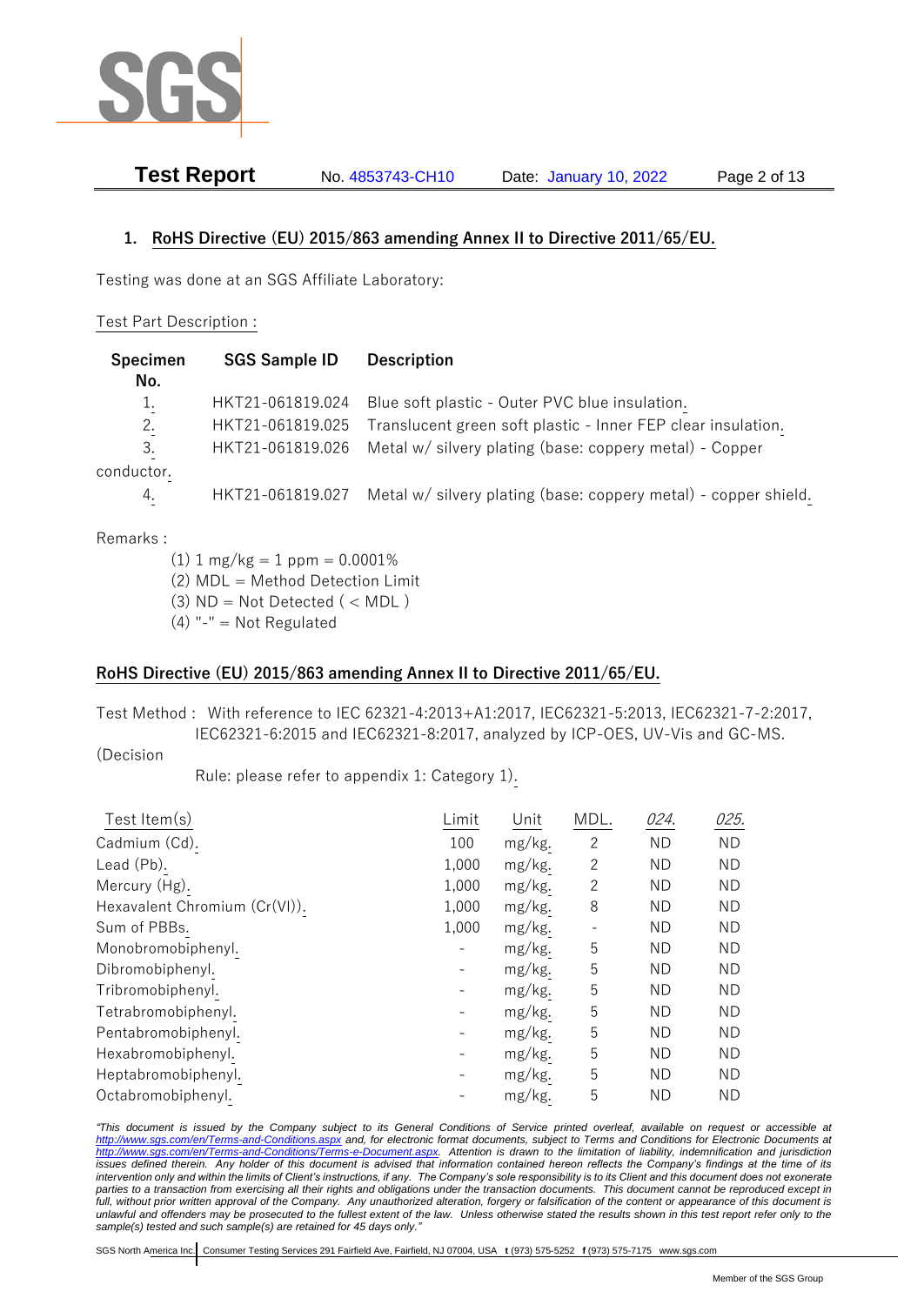

| <b>Test Report</b>       | No. 4853743-CH10         | Date: January 10, 2022 |                |    | Page 3 of 13 |  |
|--------------------------|--------------------------|------------------------|----------------|----|--------------|--|
|                          |                          |                        |                |    |              |  |
| Nonabromobiphenyl.       | $\qquad \qquad -$        | mg/kg.                 | ხ              | ND | ΝD           |  |
| Decabromobiphenyl.       | $\overline{\phantom{a}}$ | mg/kg.                 | 5              | ΝD | ΝD           |  |
| Sum of PBDEs.            | 1,000                    | mg/kg.                 | $\overline{a}$ | ΝD | ΝD           |  |
| Monobromodiphenyl ether. | $-$                      | mg/kg.                 | 5              | ΝD | ΝD           |  |
| Dibromodiphenyl ether.   | $\overline{\phantom{0}}$ | mg/kg.                 | 5              | ΝD | ΝD           |  |

*"This document is issued by the Company subject to its General Conditions of Service printed overleaf, available on request or accessible at <http://www.sgs.com/en/Terms-and-Conditions.aspx> and, for electronic format documents, subject to Terms and Conditions for Electronic Documents at [http://www.sgs.com/en/Terms-and-Conditions/Terms-e-Document.aspx.](http://www.sgs.com/en/Terms-and-Conditions/Terms-e-Document.aspx) Attention is drawn to the limitation of liability, indemnification and jurisdiction issues defined therein. Any holder of this document is advised that information contained hereon reflects the Company's findings at the time of its intervention only and within the limits of Client's instructions, if any. The Company's sole responsibility is to its Client and this document does not exonerate parties to a transaction from exercising all their rights and obligations under the transaction documents. This document cannot be reproduced except in full, without prior written approval of the Company. Any unauthorized alteration, forgery or falsification of the content or appearance of this document is unlawful and offenders may be prosecuted to the fullest extent of the law. Unless otherwise stated the results shown in this test report refer only to the sample(s) tested and such sample(s) are retained for 45 days only."*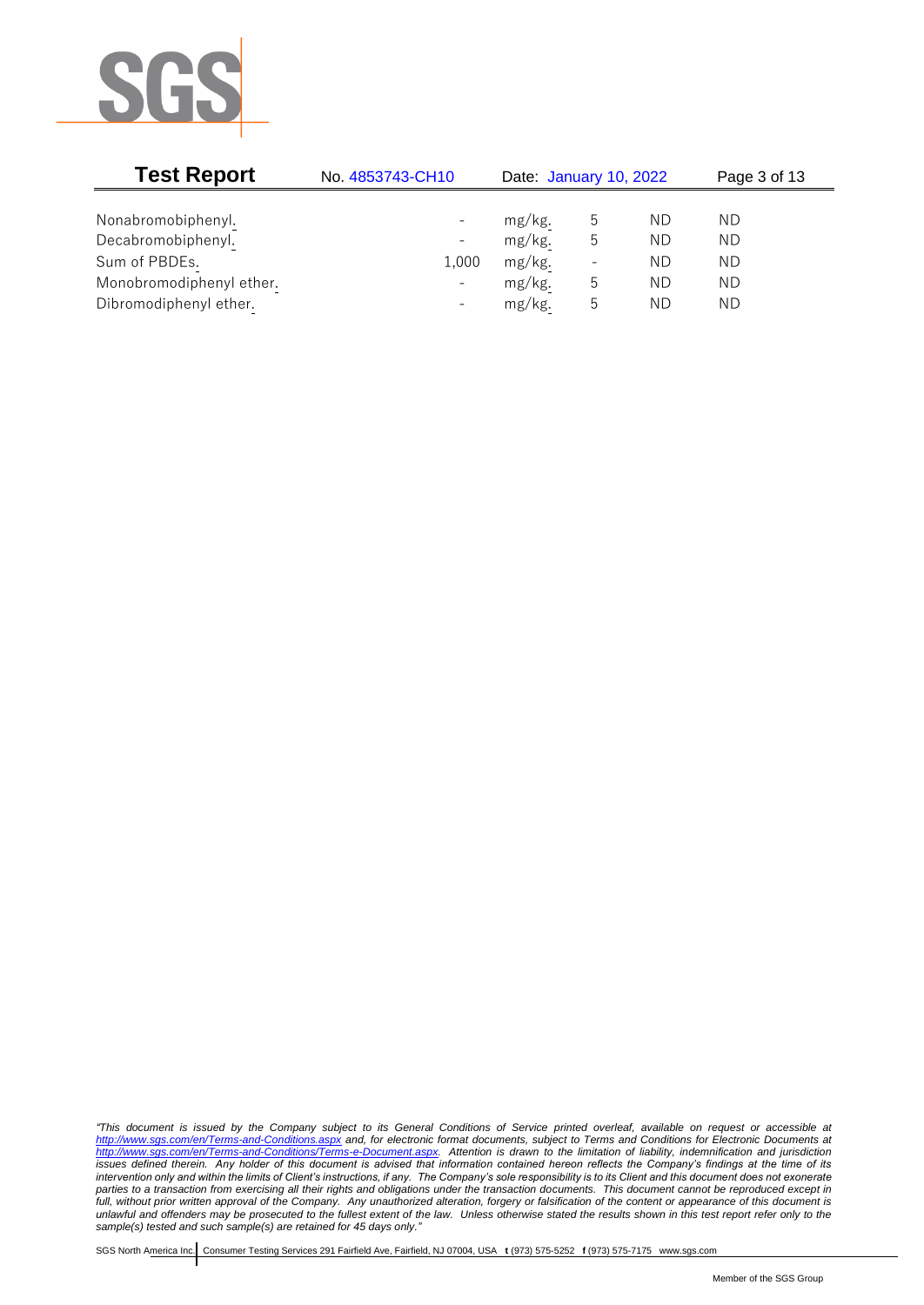

| <b>Test Report</b>                   | No. 4853743-CH10         |        | Date: January 10, 2022 |           | Page 4 of 13 |  |
|--------------------------------------|--------------------------|--------|------------------------|-----------|--------------|--|
| Test Item $(s)$                      | Limit                    | Unit   | MDL.                   | 024.      | 025.         |  |
| Tribromodiphenyl ether.              | $\qquad \qquad -$        | mg/kg. | 5                      | <b>ND</b> | <b>ND</b>    |  |
| Tetrabromodiphenyl ether.            | $\qquad \qquad -$        | mg/kg. | 5                      | <b>ND</b> | <b>ND</b>    |  |
| Pentabromodiphenyl ether.            |                          | mg/kg. | 5                      | ΝD        | ND           |  |
| Hexabromodiphenyl ether.             |                          | mg/kg. | 5                      | <b>ND</b> | <b>ND</b>    |  |
| Heptabromodiphenyl ether.            |                          | mg/kg. | 5                      | ΝD        | <b>ND</b>    |  |
| Octabromodiphenyl ether.             | $\overline{\phantom{0}}$ | mg/kg. | 5                      | <b>ND</b> | <b>ND</b>    |  |
| Nonabromodiphenyl ether.             |                          | mg/kg. | 5                      | <b>ND</b> | <b>ND</b>    |  |
| Decabromodiphenyl ether.             |                          | mg/kg. | 5                      | <b>ND</b> | <b>ND</b>    |  |
| Dibutyl Phthalate (DBP).             | 1,000                    | mg/kg. | 50                     | <b>ND</b> | <b>ND</b>    |  |
| Benzylbutyl Phthalate (BBP).         | 1,000                    | mg/kg. | 50                     | ND        | <b>ND</b>    |  |
| Bis-(2-ethylhexyl) Phthalate (DEHP). | 1,000                    | mg/kg. | 50                     | 377       | <b>ND</b>    |  |
| Diisobutyl Phthalate (DIBP).         | 1,000                    | mg/kg. | 50                     | <b>ND</b> | <b>ND</b>    |  |

#### Notes :

(1) The maximum permissible limit is quoted from RoHS Directive (EU) 2015/863. IEC 62321 series is equivalent to EN 62321 series http://www.cenelec.eu/dyn/www/f?p=104:30:1742232870351101::::FSP\_ORG\_ID,FSP\_LANG\_

#### ID:

1258637,25.

## **RoHS Directive (EU) 2015/863 amending Annex II to Directive 2011/65/EU.**

Test Method : With reference to IEC 62321-4:2013+A1:2017 and IEC62321-5:2013, analyzed by ICP-OES.

> (Decision Rule: please refer to appendix 1: Category 1) With reference to IEC62321-7-1:2015, analyzed by UV-Vis. (Decision Rule: please refer

to

appendix 1: Category 4).

| Test Item $(s)$                                    | Limit | Unit      | MDL. | 026. | 027. |
|----------------------------------------------------|-------|-----------|------|------|------|
| Cadmium (Cd).                                      | 100   | mg/kg.    |      | ΝD   | ND.  |
| Lead (Pb).                                         | 1,000 | $mg/kg$ . | ხ    | ND   | ND.  |
| Mercury (Hg).                                      | 1.000 | mg/kg.    |      | ND   | ND.  |
| Hexavalent Chromium $(Cr(VI))\blacktriangledown$ . |       | μg/cm².   | 0.10 | ND.  | ND.  |

Notes :

(1) The maximum permissible limit is quoted from RoHS Directive (EU) 2015/863. IEC 62321 series is equivalent to EN 62321 series

http://www.cenelec.eu/dyn/www/f?p=104:30:1742232870351101::::FSP\_ORG\_ID,FSP\_LANG\_

ID:

1258637,25

*"This document is issued by the Company subject to its General Conditions of Service printed overleaf, available on request or accessible at <http://www.sgs.com/en/Terms-and-Conditions.aspx> and, for electronic format documents, subject to Terms and Conditions for Electronic Documents at [http://www.sgs.com/en/Terms-and-Conditions/Terms-e-Document.aspx.](http://www.sgs.com/en/Terms-and-Conditions/Terms-e-Document.aspx) Attention is drawn to the limitation of liability, indemnification and jurisdiction issues defined therein. Any holder of this document is advised that information contained hereon reflects the Company's findings at the time of its intervention only and within the limits of Client's instructions, if any. The Company's sole responsibility is to its Client and this document does not exonerate parties to a transaction from exercising all their rights and obligations under the transaction documents. This document cannot be reproduced except in full, without prior written approval of the Company. Any unauthorized alteration, forgery or falsification of the content or appearance of this document is unlawful and offenders may be prosecuted to the fullest extent of the law. Unless otherwise stated the results shown in this test report refer only to the sample(s) tested and such sample(s) are retained for 45 days only."*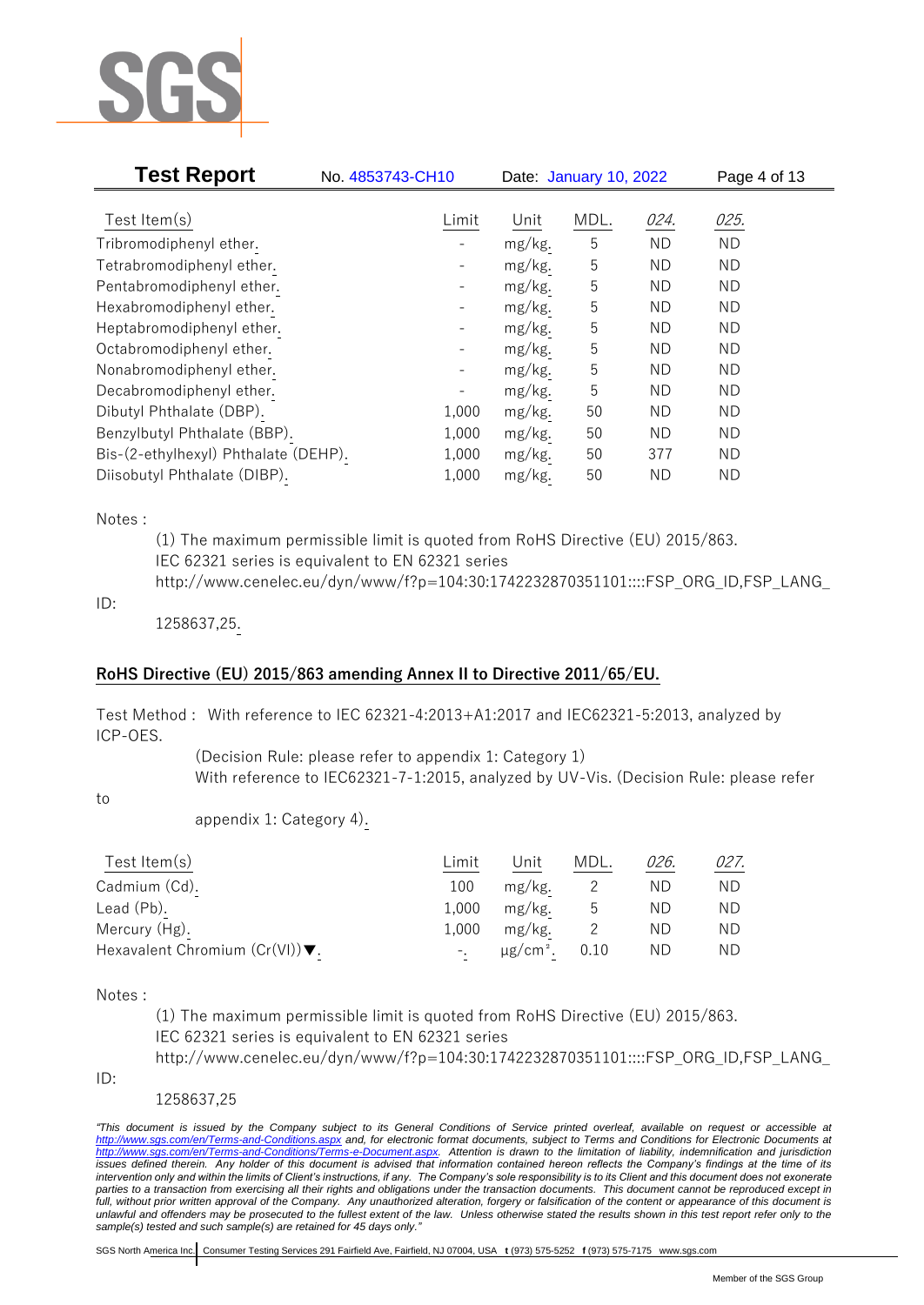

# **Test Report** No. 4853743-CH10 Date: January 10, 2022 Page 5 of 13

(2)  $\blacktriangledown$  = a. The sample is positive for Cr(VI) if the Cr(VI) concentration is greater than 0.13  $\mu$ g/cm2. The

sample coating is considered to contain Cr(VI)

b. The sample is negative for Cr(VI) if Cr(VI) is ND (concentration less than 0.10  $\mu$  g/cm2). The coating is

considered a non-Cr(VI) based coating

c. The result between 0.10  $\mu$  g/cm2 and 0.13  $\mu$  g/cm2 is considered to be inconclusive - unavoidable

*"This document is issued by the Company subject to its General Conditions of Service printed overleaf, available on request or accessible at <http://www.sgs.com/en/Terms-and-Conditions.aspx> and, for electronic format documents, subject to Terms and Conditions for Electronic Documents at [http://www.sgs.com/en/Terms-and-Conditions/Terms-e-Document.aspx.](http://www.sgs.com/en/Terms-and-Conditions/Terms-e-Document.aspx) Attention is drawn to the limitation of liability, indemnification and jurisdiction issues defined therein. Any holder of this document is advised that information contained hereon reflects the Company's findings at the time of its intervention only and within the limits of Client's instructions, if any. The Company's sole responsibility is to its Client and this document does not exonerate parties to a transaction from exercising all their rights and obligations under the transaction documents. This document cannot be reproduced except in full, without prior written approval of the Company. Any unauthorized alteration, forgery or falsification of the content or appearance of this document is unlawful and offenders may be prosecuted to the fullest extent of the law. Unless otherwise stated the results shown in this test report refer only to the sample(s) tested and such sample(s) are retained for 45 days only."*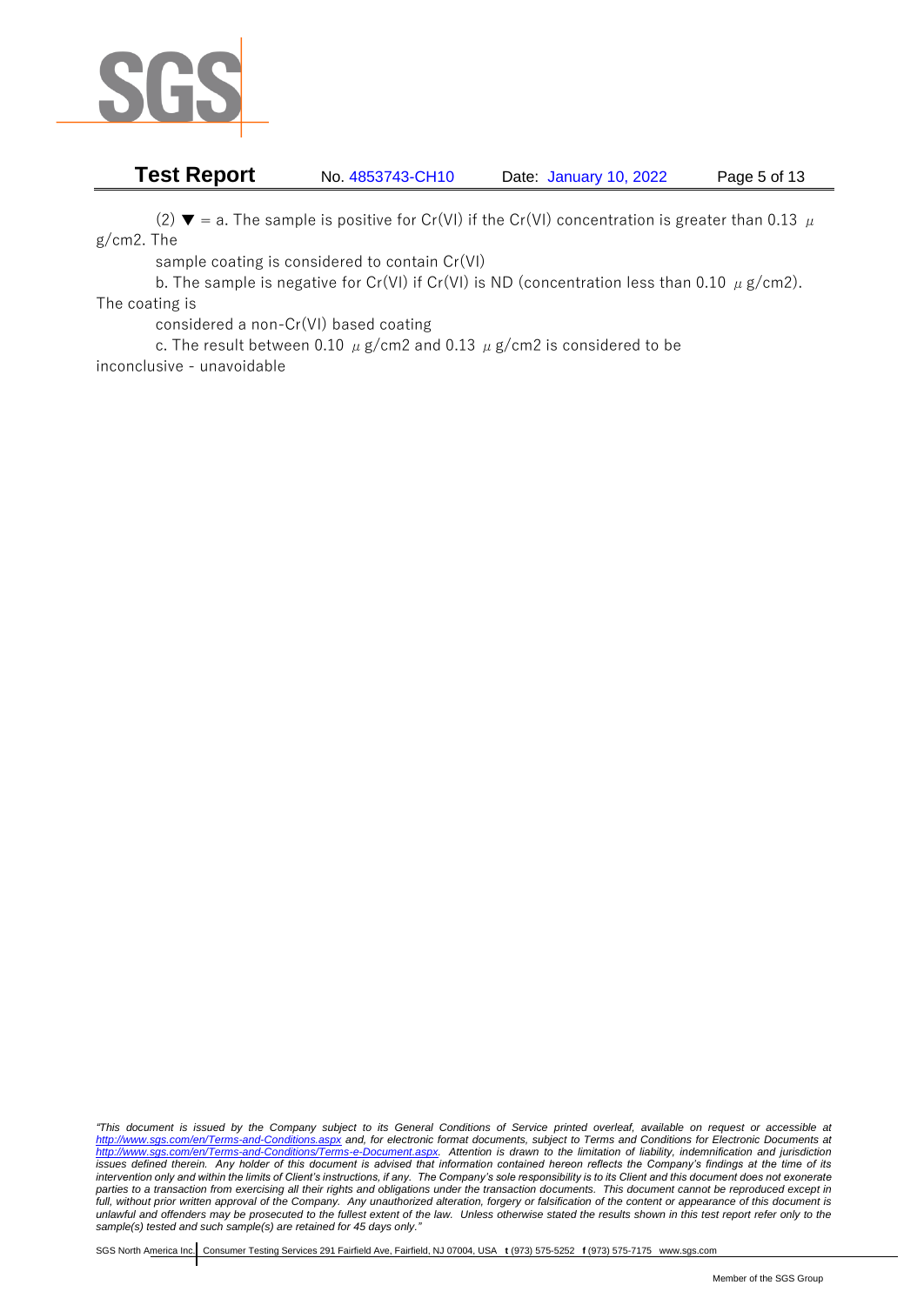

# **Test Report** No. 4853743-CH10 Date: January 10, 2022 Page 6 of 13

coating variations may influence the determination

Information on storage conditions and production date of the tested sample is unavailable and

Cr(VI) results represent status of the sample at the time of testing..

# **2. Halogen.**

thus

Testing was done at an SGS Affiliate Laboratory:

Test Method : With reference to EN 14582:2016, analysis was performed by IC..

| Test Item $(s)$ | Limit | Unit   | MDL. | 025.   |
|-----------------|-------|--------|------|--------|
| Fluorine (F).   |       | mg/kg. | 50   | 200000 |
| Chlorine (CI).  |       | mg/kg. | 50   | ΝD     |
| Bromine (Br).   |       | mg/kg. | 50   | ΝD     |
| $Iodine$ $(I).$ |       | mg/kg. | 50   | ΝD     |

Notes :

(1) The measurement report of the expanded uncertainty with confident level 95% by coverage factor

k=2, is 20% for each analyte of Fluorine, Chlorine, Bromine and Iodine..

*"This document is issued by the Company subject to its General Conditions of Service printed overleaf, available on request or accessible at <http://www.sgs.com/en/Terms-and-Conditions.aspx> and, for electronic format documents, subject to Terms and Conditions for Electronic Documents at [http://www.sgs.com/en/Terms-and-Conditions/Terms-e-Document.aspx.](http://www.sgs.com/en/Terms-and-Conditions/Terms-e-Document.aspx) Attention is drawn to the limitation of liability, indemnification and jurisdiction issues defined therein. Any holder of this document is advised that information contained hereon reflects the Company's findings at the time of its intervention only and within the limits of Client's instructions, if any. The Company's sole responsibility is to its Client and this document does not exonerate parties to a transaction from exercising all their rights and obligations under the transaction documents. This document cannot be reproduced except in full, without prior written approval of the Company. Any unauthorized alteration, forgery or falsification of the content or appearance of this document is unlawful and offenders may be prosecuted to the fullest extent of the law. Unless otherwise stated the results shown in this test report refer only to the sample(s) tested and such sample(s) are retained for 45 days only."*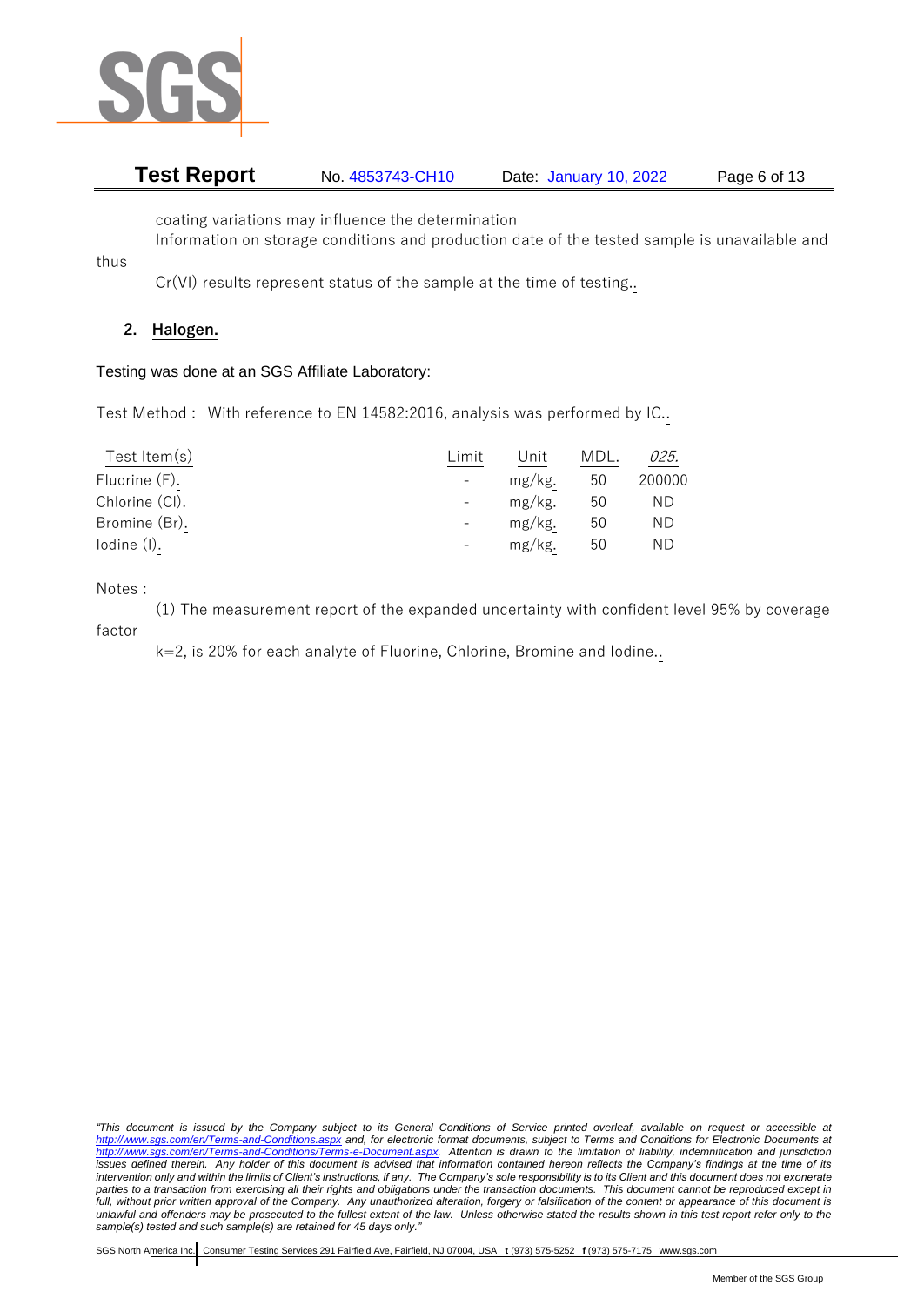

**Test Report** No. 4853743-CH10 Date: January 10, 2022 Page 7 of 13

#### Appendix 1

| Category       | Decision Rule Statement                                                                                                                                                                                                                                                                                                                                                                                                                                                                                                                                                                                                                                                                                                                                                                                                                                                                                                                                                                                                                                                                                                                                                                                                                                                                                                                                                                                                                                                                                           |
|----------------|-------------------------------------------------------------------------------------------------------------------------------------------------------------------------------------------------------------------------------------------------------------------------------------------------------------------------------------------------------------------------------------------------------------------------------------------------------------------------------------------------------------------------------------------------------------------------------------------------------------------------------------------------------------------------------------------------------------------------------------------------------------------------------------------------------------------------------------------------------------------------------------------------------------------------------------------------------------------------------------------------------------------------------------------------------------------------------------------------------------------------------------------------------------------------------------------------------------------------------------------------------------------------------------------------------------------------------------------------------------------------------------------------------------------------------------------------------------------------------------------------------------------|
| $\overline{1}$ | The decision rule for conformity reporting is based on the non-binary statement with quard band (is<br>equal to the expanded measurement uncertainty with a 95% coverage probability, w = U95) in<br>ILAC-G8:09/2019 Clause 4.2.3.<br>"Pass - the measured value is within (or below / above) the acceptance limit, where the<br>А.<br>acceptance limit is below / above to the quard band." or "Pass - The measured values were<br>observed in tolerance at the points tested. The specific false accept risk is up to 2.5%.".<br>B.<br>"Conditional Pass - The measured values were observed in tolerance at the points tested.<br>However, a portion of the expanded measurement uncertainty intervals about one or more<br>measured values exceeded / out of tolerance. When the measured result is close to the<br>tolerance, the specific false accept risk is up to 50%."<br>C.<br>"Conditional Fail - One or more measured values were observed out of tolerance at the<br>points tested. However, a portion of the expanded measurement uncertainty intervals about<br>one or more measured values were in tolerance. When the measured result is close to the<br>tolerance, the specific false reject risk is up to 50%.".<br>"Fail - the measured value is out of (or below / above) the tolerance limit added / subtracted<br>D.<br>to the quard band." or "Fail - One or more measured values were observed out of tolerance<br>at the points tested". The specific false reject risk is up to 2.5%. |
| $\overline{2}$ | The decision rule for conformity reporting is based on BS EN 1811:2011+A1:2015: Reference test<br>method for release of nickel from all post assemblies which are inserted into pierced parts of the<br>human body and articles intended to come into direct and prolonged contact with the skin in<br>Section 9.2 interpretation of results.                                                                                                                                                                                                                                                                                                                                                                                                                                                                                                                                                                                                                                                                                                                                                                                                                                                                                                                                                                                                                                                                                                                                                                     |
| $\overline{3}$ | The decision rule for conformity reporting is based on the general consideration of simple<br>acceptance as stated in ISO/IEC Guide 98-3: "Uncertainty of measurement - Part 3: Guide to the<br>expression of uncertainty in measurement (GUM 1995)", and more specifically for analytical<br>measurements to the EURACHEM/CITAC Guide 2012 "Quantifying Uncertainty in Analytical<br>Measurement *                                                                                                                                                                                                                                                                                                                                                                                                                                                                                                                                                                                                                                                                                                                                                                                                                                                                                                                                                                                                                                                                                                               |
| 4              | The decision rule for conformity reporting is according to the IEC 62321-7-1 Edition 1.0 2015-09<br>Section 7: Table 1-(comparison to standard and interpretation of result)                                                                                                                                                                                                                                                                                                                                                                                                                                                                                                                                                                                                                                                                                                                                                                                                                                                                                                                                                                                                                                                                                                                                                                                                                                                                                                                                      |
| $\overline{5}$ | The decision rule for conformity reporting is according to the IEC 62321-3-1 Edition 1.0 2013-06<br>Annex A.3 interpretation of result.                                                                                                                                                                                                                                                                                                                                                                                                                                                                                                                                                                                                                                                                                                                                                                                                                                                                                                                                                                                                                                                                                                                                                                                                                                                                                                                                                                           |
| 6              | The decision rule for conformity reporting is according to the GB/T 26125-2011 Annex A to H                                                                                                                                                                                                                                                                                                                                                                                                                                                                                                                                                                                                                                                                                                                                                                                                                                                                                                                                                                                                                                                                                                                                                                                                                                                                                                                                                                                                                       |
| 7              | The decision rule for conformity reporting is according to the requested specification or standard<br>(ASTM F963-17 section 4.3.5)                                                                                                                                                                                                                                                                                                                                                                                                                                                                                                                                                                                                                                                                                                                                                                                                                                                                                                                                                                                                                                                                                                                                                                                                                                                                                                                                                                                |
| $\overline{8}$ | The decision rule for conformity reporting is according to the requested specification or standard<br>(AS/NZS ISO 8124 Part 3 section 4.2)                                                                                                                                                                                                                                                                                                                                                                                                                                                                                                                                                                                                                                                                                                                                                                                                                                                                                                                                                                                                                                                                                                                                                                                                                                                                                                                                                                        |
|                | If the decision rule is not feasible to be used and the uncertainty of the result is able to be provided,<br>Remark the uncertainty range of the result will be shown in the report. Otherwise, only result will be shown<br>in the report.                                                                                                                                                                                                                                                                                                                                                                                                                                                                                                                                                                                                                                                                                                                                                                                                                                                                                                                                                                                                                                                                                                                                                                                                                                                                       |

*"This document is issued by the Company subject to its General Conditions of Service printed overleaf, available on request or accessible at <http://www.sgs.com/en/Terms-and-Conditions.aspx> and, for electronic format documents, subject to Terms and Conditions for Electronic Documents at [http://www.sgs.com/en/Terms-and-Conditions/Terms-e-Document.aspx.](http://www.sgs.com/en/Terms-and-Conditions/Terms-e-Document.aspx) Attention is drawn to the limitation of liability, indemnification and jurisdiction issues defined therein. Any holder of this document is advised that information contained hereon reflects the Company's findings at the time of its intervention only and within the limits of Client's instructions, if any. The Company's sole responsibility is to its Client and this document does not exonerate parties to a transaction from exercising all their rights and obligations under the transaction documents. This document cannot be reproduced except in full, without prior written approval of the Company. Any unauthorized alteration, forgery or falsification of the content or appearance of this document is unlawful and offenders may be prosecuted to the fullest extent of the law. Unless otherwise stated the results shown in this test report refer only to the sample(s) tested and such sample(s) are retained for 45 days only."*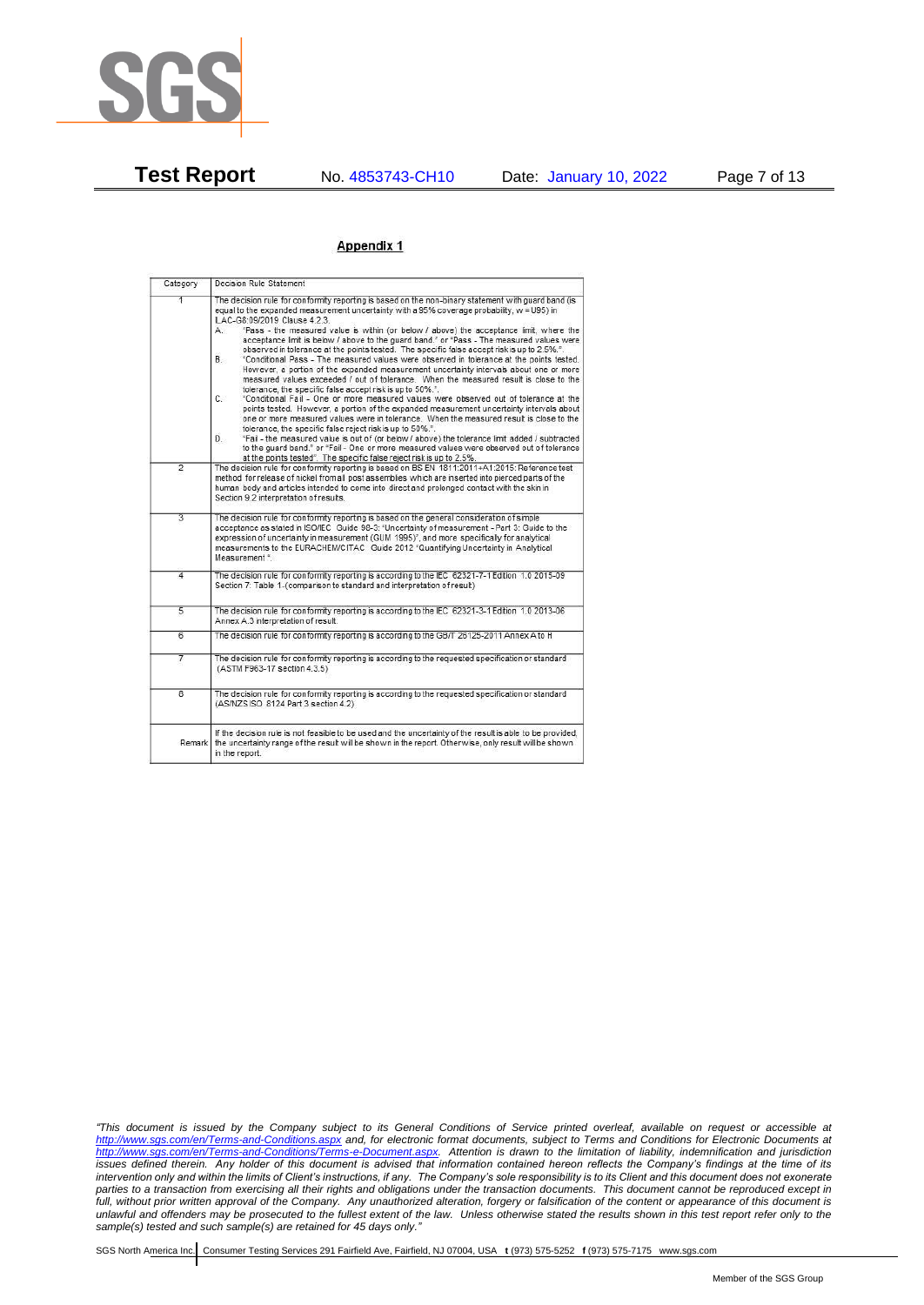

| <b>Test Report</b> | No. 4853743-CH10 | Date: January 10, 2022 | Page 8 of 13 |
|--------------------|------------------|------------------------|--------------|
|--------------------|------------------|------------------------|--------------|

Flowchart:



Note : 1) Boiling water test method was also performed for the analysis of Cr (VI) in metal sample. 2) The polymeric samples were dissolved totally by pre-conditioning method according to above flow chat for Cd, Pb and Hg contents analysis

| Operator:      | Chiu Kan Yuen/ Tang Koon Pang (Acid digestion) |
|----------------|------------------------------------------------|
|                | Chiu Kan Yuen (Dry Ashing)                     |
|                | Nick Liu (Hexavalent Chromium)                 |
|                | Kent Wan (PBBs and PBDEs)                      |
| Section Chief: | Chan Chun Kit, Dickson                         |

*"This document is issued by the Company subject to its General Conditions of Service printed overleaf, available on request or accessible at <http://www.sgs.com/en/Terms-and-Conditions.aspx> and, for electronic format documents, subject to Terms and Conditions for Electronic Documents at [http://www.sgs.com/en/Terms-and-Conditions/Terms-e-Document.aspx.](http://www.sgs.com/en/Terms-and-Conditions/Terms-e-Document.aspx) Attention is drawn to the limitation of liability, indemnification and jurisdiction issues defined therein. Any holder of this document is advised that information contained hereon reflects the Company's findings at the time of its intervention only and within the limits of Client's instructions, if any. The Company's sole responsibility is to its Client and this document does not exonerate*  parties to a transaction from exercising all their rights and obligations under the transaction documents. This document cannot be reproduced except in *full, without prior written approval of the Company. Any unauthorized alteration, forgery or falsification of the content or appearance of this document is unlawful and offenders may be prosecuted to the fullest extent of the law. Unless otherwise stated the results shown in this test report refer only to the sample(s) tested and such sample(s) are retained for 45 days only."*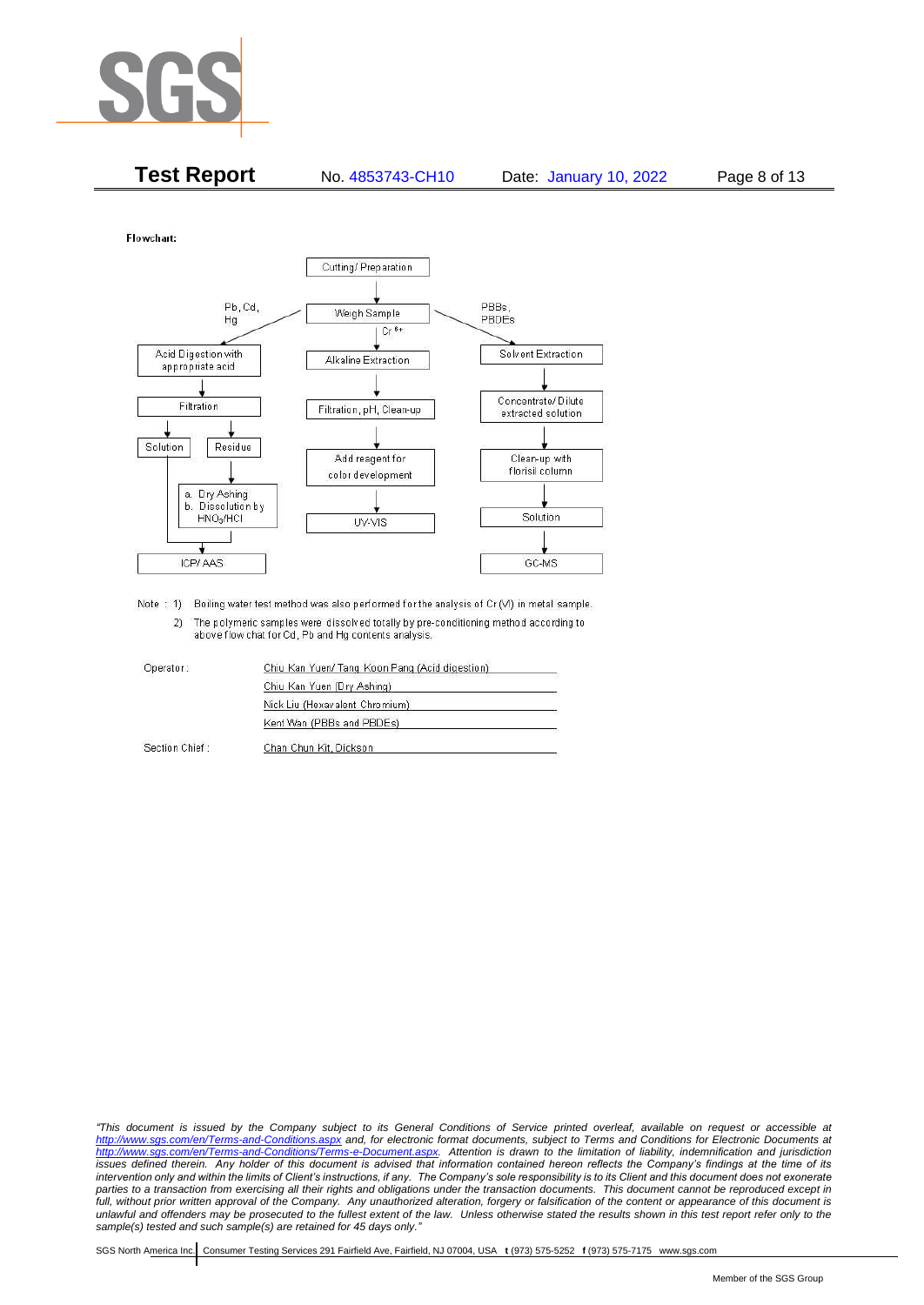

# **Test Report** No. 4853743-CH10 Date: January 10, 2022 Page 9 of 13

#### **Flowchart for Phthalates measurement**

Method: IEC 62321-8:2017



Tested by Checked by Lumpy Lee

Edmund Kwan

*"This document is issued by the Company subject to its General Conditions of Service printed overleaf, available on request or accessible at <http://www.sgs.com/en/Terms-and-Conditions.aspx> and, for electronic format documents, subject to Terms and Conditions for Electronic Documents at [http://www.sgs.com/en/Terms-and-Conditions/Terms-e-Document.aspx.](http://www.sgs.com/en/Terms-and-Conditions/Terms-e-Document.aspx) Attention is drawn to the limitation of liability, indemnification and jurisdiction issues defined therein. Any holder of this document is advised that information contained hereon reflects the Company's findings at the time of its intervention only and within the limits of Client's instructions, if any. The Company's sole responsibility is to its Client and this document does not exonerate*  parties to a transaction from exercising all their rights and obligations under the transaction documents. This document cannot be reproduced except in *full, without prior written approval of the Company. Any unauthorized alteration, forgery or falsification of the content or appearance of this document is unlawful and offenders may be prosecuted to the fullest extent of the law. Unless otherwise stated the results shown in this test report refer only to the sample(s) tested and such sample(s) are retained for 45 days only."*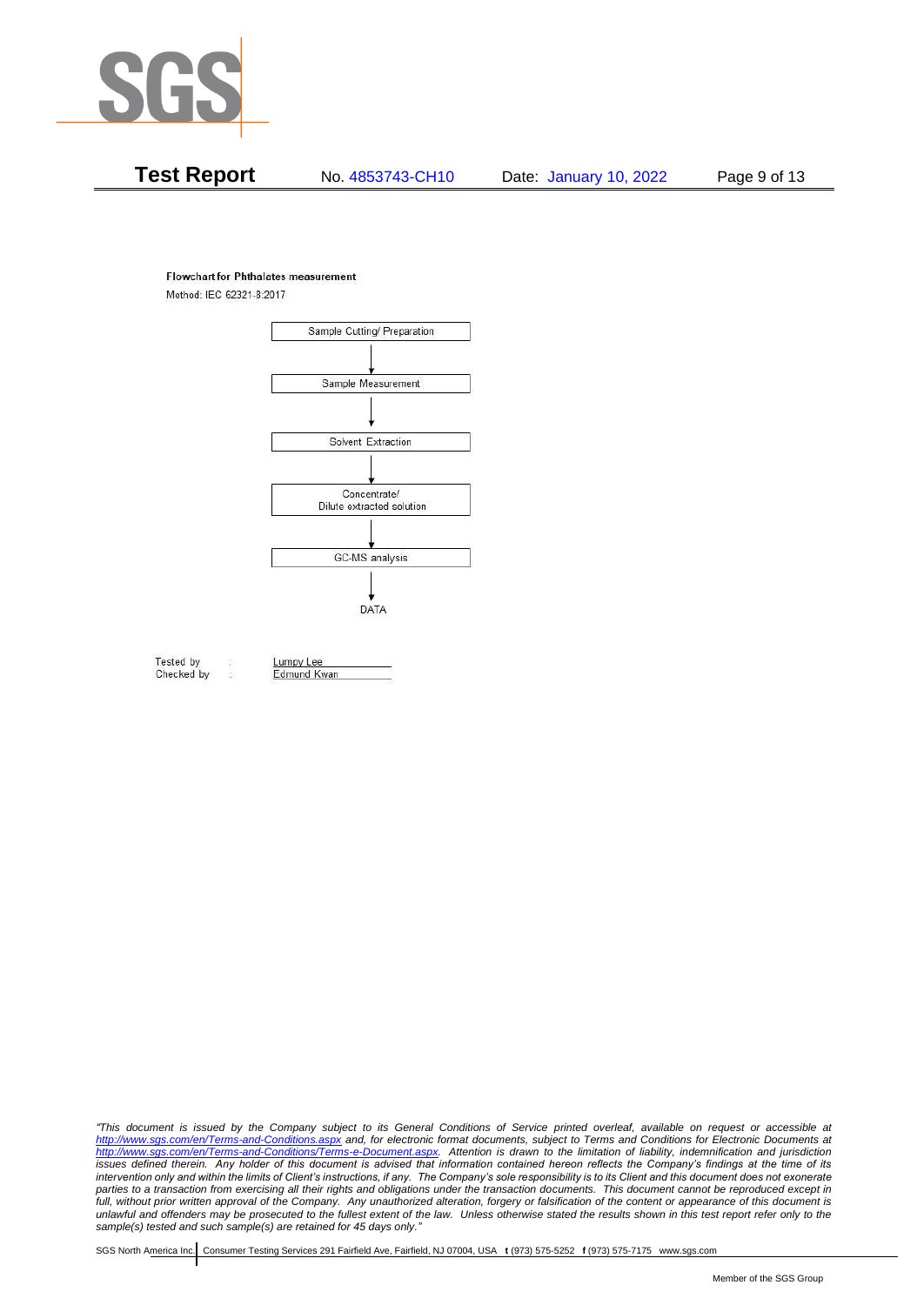

**Test Report** No. 4853743-CH10 Date: January 10, 2022 Page 10 of 13

Flowchart of IEC 62321 for metal analysis



The metallic samples were dissolved totally by pre-conditioning method according to above flow chart for Cd, Pb and Hg contents analysis.

| Operator:      | Nick Liu (Hexavalent Chromium)                  |  |  |
|----------------|-------------------------------------------------|--|--|
|                | Tang Koon Pang / Chiu Kan Yuen (Acid digestion) |  |  |
| Section Chief: | Chan Chun Kit, Dickson                          |  |  |

*"This document is issued by the Company subject to its General Conditions of Service printed overleaf, available on request or accessible at <http://www.sgs.com/en/Terms-and-Conditions.aspx> and, for electronic format documents, subject to Terms and Conditions for Electronic Documents at [http://www.sgs.com/en/Terms-and-Conditions/Terms-e-Document.aspx.](http://www.sgs.com/en/Terms-and-Conditions/Terms-e-Document.aspx) Attention is drawn to the limitation of liability, indemnification and jurisdiction issues defined therein. Any holder of this document is advised that information contained hereon reflects the Company's findings at the time of its intervention only and within the limits of Client's instructions, if any. The Company's sole responsibility is to its Client and this document does not exonerate parties to a transaction from exercising all their rights and obligations under the transaction documents. This document cannot be reproduced except in full, without prior written approval of the Company. Any unauthorized alteration, forgery or falsification of the content or appearance of this document is unlawful and offenders may be prosecuted to the fullest extent of the law. Unless otherwise stated the results shown in this test report refer only to the sample(s) tested and such sample(s) are retained for 45 days only."*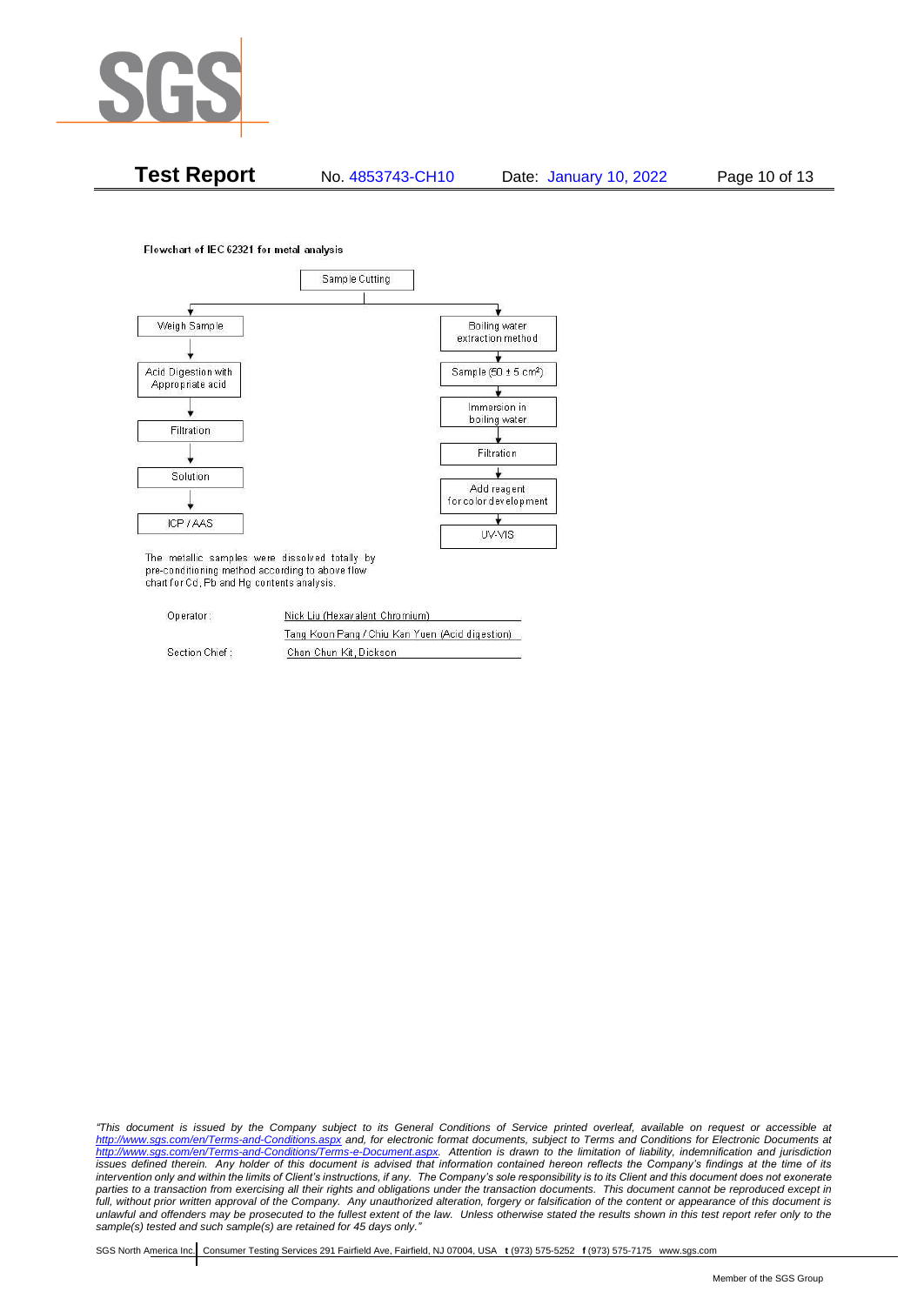

# **Test Report** No. 4853743-CH10 Date: January 10, 2022 Page 11 of 13

#### **Flowchart for Halogen Free Test**

Method: BS EN14582:2016



Operator: Supervisor: Tang Ying Sam Chan Chun Kit (Dickson)

*"This document is issued by the Company subject to its General Conditions of Service printed overleaf, available on request or accessible at <http://www.sgs.com/en/Terms-and-Conditions.aspx> and, for electronic format documents, subject to Terms and Conditions for Electronic Documents at [http://www.sgs.com/en/Terms-and-Conditions/Terms-e-Document.aspx.](http://www.sgs.com/en/Terms-and-Conditions/Terms-e-Document.aspx) Attention is drawn to the limitation of liability, indemnification and jurisdiction issues defined therein. Any holder of this document is advised that information contained hereon reflects the Company's findings at the time of its intervention only and within the limits of Client's instructions, if any. The Company's sole responsibility is to its Client and this document does not exonerate*  parties to a transaction from exercising all their rights and obligations under the transaction documents. This document cannot be reproduced except in *full, without prior written approval of the Company. Any unauthorized alteration, forgery or falsification of the content or appearance of this document is unlawful and offenders may be prosecuted to the fullest extent of the law. Unless otherwise stated the results shown in this test report refer only to the sample(s) tested and such sample(s) are retained for 45 days only."*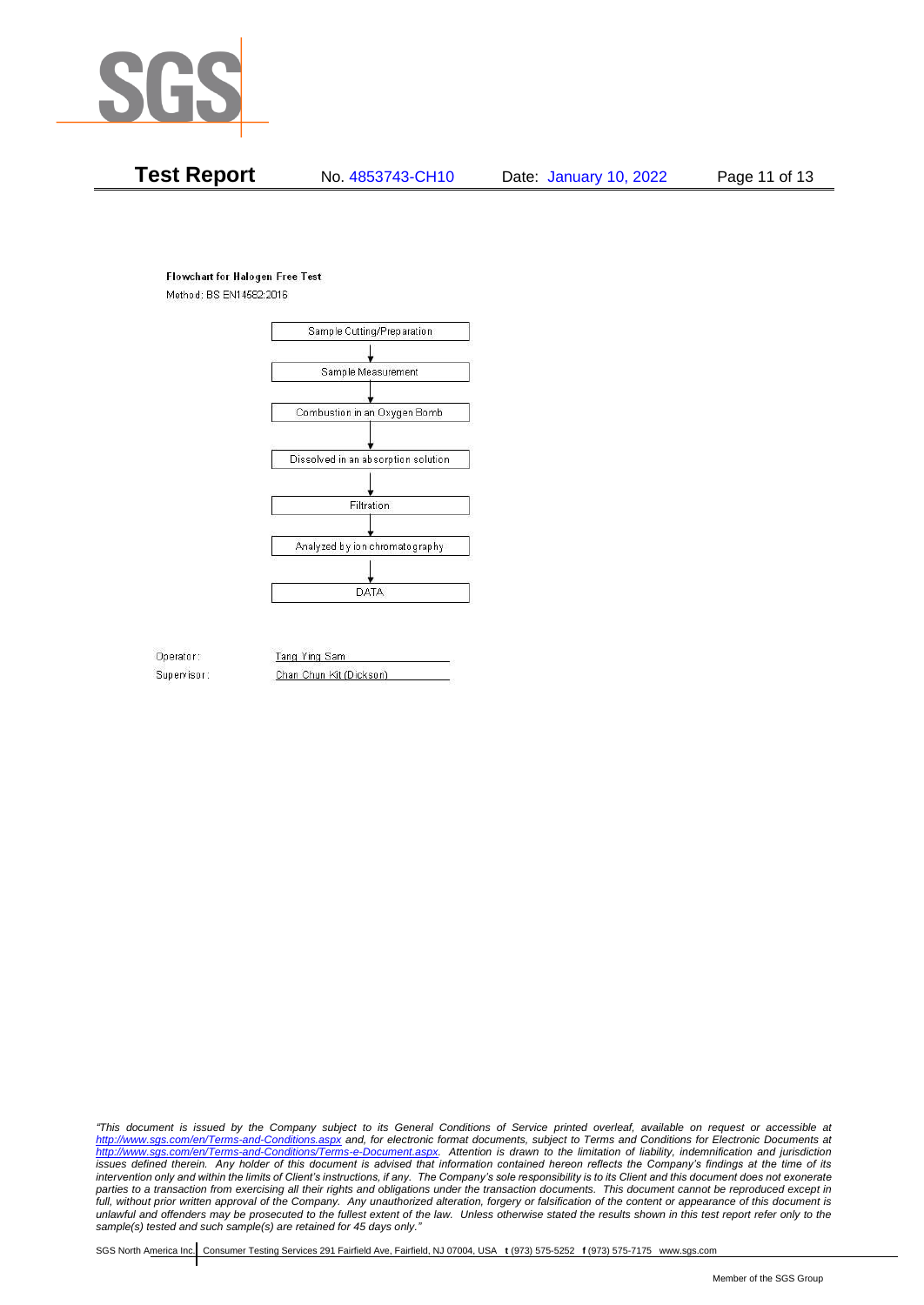

# **Test Report** No. 4853743-CH10 Date: January 10, 2022 Page 12 of 13

Sample photo:

Photo was taken at an SGS Affiliate Laboratory



# HKTEC2106181910

.



*"This document is issued by the Company subject to its General Conditions of Service printed overleaf, available on request or accessible at <http://www.sgs.com/en/Terms-and-Conditions.aspx> and, for electronic format documents, subject to Terms and Conditions for Electronic Documents at [http://www.sgs.com/en/Terms-and-Conditions/Terms-e-Document.aspx.](http://www.sgs.com/en/Terms-and-Conditions/Terms-e-Document.aspx) Attention is drawn to the limitation of liability, indemnification and jurisdiction issues defined therein. Any holder of this document is advised that information contained hereon reflects the Company's findings at the time of its intervention only and within the limits of Client's instructions, if any. The Company's sole responsibility is to its Client and this document does not exonerate*  parties to a transaction from exercising all their rights and obligations under the transaction documents. This document cannot be reproduced except in *full, without prior written approval of the Company. Any unauthorized alteration, forgery or falsification of the content or appearance of this document is unlawful and offenders may be prosecuted to the fullest extent of the law. Unless otherwise stated the results shown in this test report refer only to the sample(s) tested and such sample(s) are retained for 45 days only."* 

.